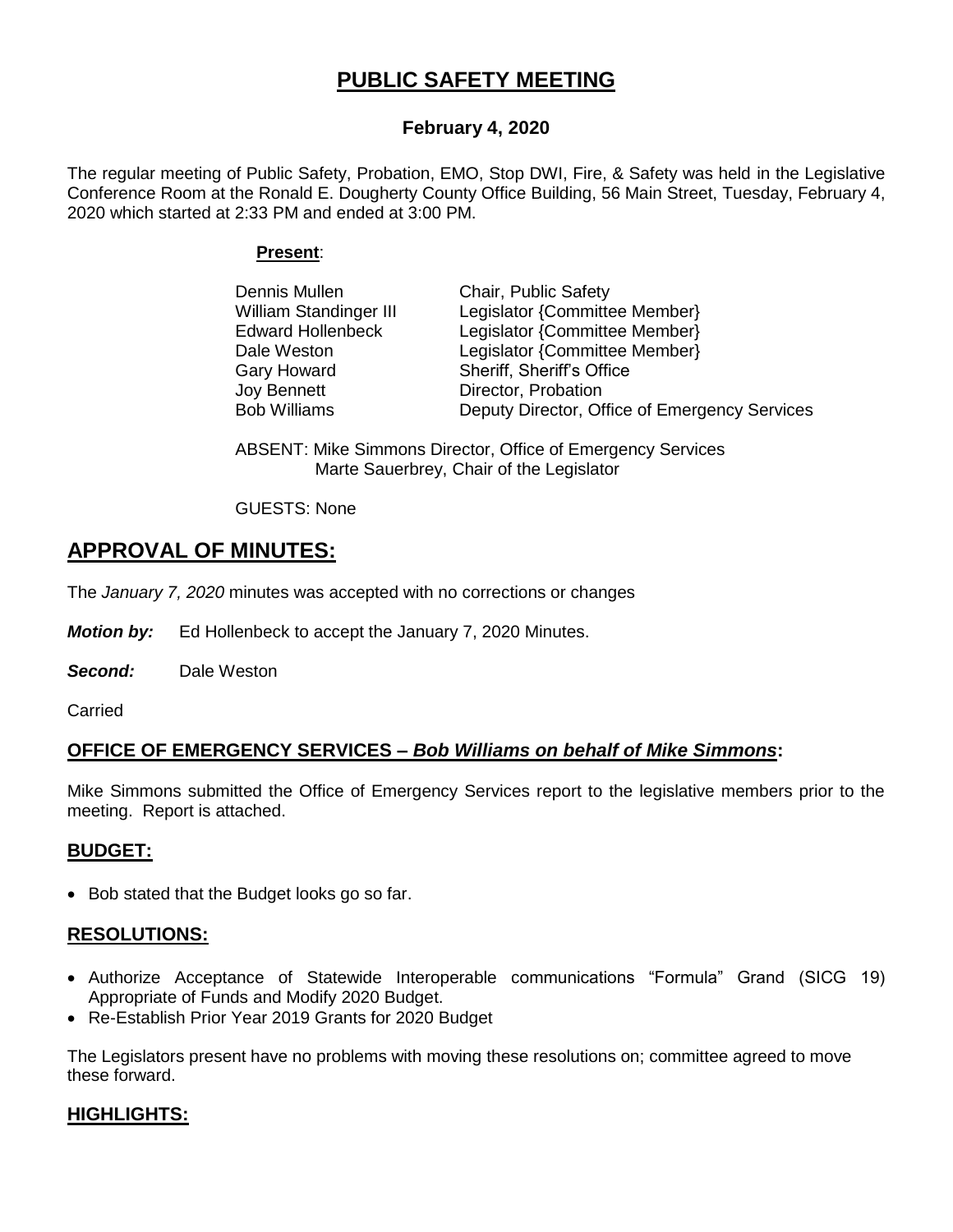- Attended meetings Southern Tier East EMO meeting; South Central Radio Consortium meeting; and Meeting with Waverly/Sayre/Athens Group.
- HazMat Team no calls in January but HazMat Team called out last night (February 3, 2020) to Corporate Drive. One of Weistman's trucks wrecked and diesel fuel was leaking into the ditch.

# **PROBATION –** *Joy Bennett:*

Joy Bennett, presented the following information to the committee. Report is attached.

# **RESOLUTION:**

- Resolution to Accept the Donation, Appropriate Funds and Amend 2020 Probation Budget
- Resolution to Approve a Contract between the Tioga County Probation Department and Buddi US, LLC
- Resolution to Approve continued MOU between Tioga County Probation Department and Smart **Start**
- Resolution to Approve a Contract between the Tioga County Probation Department and Family Counseling Services of Cortland County, Inc., Formerly the Family and Children's Society, to provide Adult and Juvenile Sexual Offender Assessment and treatment services
- Resolution to Approve a Sole Source Contract and Maintenance agreement between the Tioga County Probation Department and Automon LLC to provide software and maintenance of the Caseload Explorer product

The committee approved all five resolutions and agreed to move them forward to the full Legislature meeting.

# **HIGHLIGHTS:**

- County cars all four (4) are functioning. Will be trading one of the 2007 Malibu for a 2014 Ford Focus.
- Raise the Age Plan submitted to the state RTA plan #22 so that DSS could claim aftercare services for a RTA youth. DCJS budget has not approved the budget amendment as they feel aftercare money was sent to anchor counties (Tompkins) and Tioga's claim would be a duplication. DSS has been informed of this. DCJS advised Probation Departments that a new mechanism will be offered for RTA funding for State Fiscal year 2020-2021 and promises it will be "simpler" but nothing has been sent out.
- Bail Reform Justice Courts are confused about this new law. Probation received a letter from Office of Court Administration (OCA) that we have been granted provisional certification for our Pre-Trial Services. The letter states "this certification is provisional because it has been determined that the proposed pretrial services agency would need additional support to fully implement an adequate Pre-Trial Services program in the county." To date, OCA has not provided counties with the criteria for certification, any statewide protocol for PTR or any good directions on completing the spreadsheet sent out by OCA. Kiwanis contacted Joy and asked that she come to their meeting to talk about the Bail Reform.
- e-Connect screened one (1) youth who scored below the threshold indicating no services needed.
- Electronic Monitoring Zero units in use.
- Community Service crew scheduled for Sunday only due to low number of candidates. DA's office did not include completion of community service hours as part of plea deals made the end of last year.
- Pre-Trial Release we have five (5) principals on Pre-Trial Release.
- Juvenile Delinquency Services one (1) JD petition was a direct file in Family Court for a 17 year old who participated in a burglary at a liquor store in Waverly. The youth went to detention for three (3) days and returned to court and was released to a parent. This youth was unsuccessful on probation previously and his case was closed when the court discharged him from his probation sentence and resentenced him to a Conditional Discharge. In PD opinion, this was a bad policy because the juvenile spread the news in the Valley that the Family Court will not do anything to you if you fail at Probation.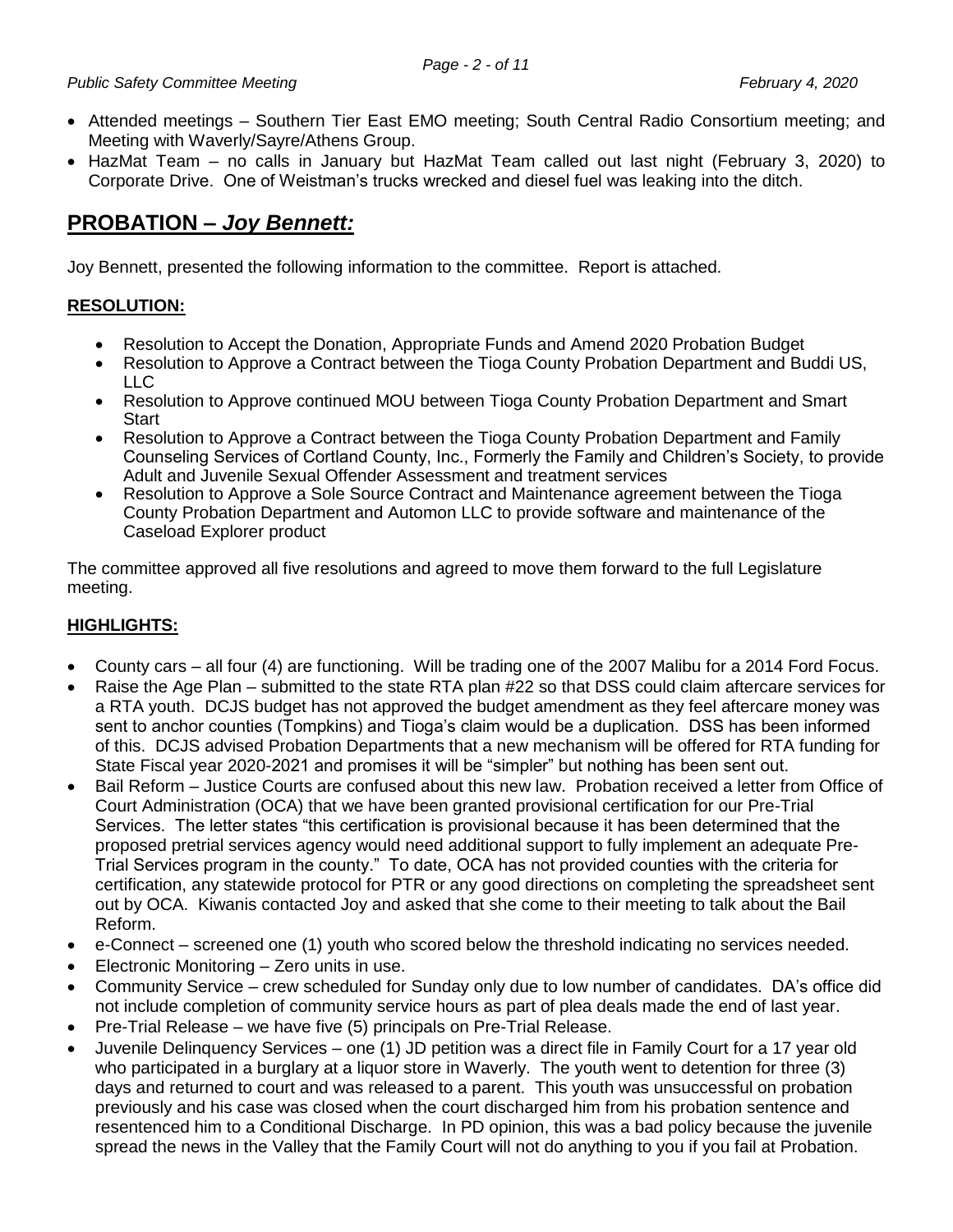Juveniles need to experience consequences for their misbehaviors, even if it costs the county money for placement.

 Decision Points – this program is going well, pizza is being used with the teens as an incentive to attend the weekly program.

# **SHERIFF – Gary Howard:**

Sheriff Gary Howard, presented the following information to the committee. Report is attached.

# **Budget:**

 Jail Medical Expenses is \$6,426.44/month for one inmate regarding his medical issues. Sheriff Howard stated that the end of the year (2019) revenue is approximately \$990,000.

# **Highlights:**

- Civil All positions filled. Civil has brought in \$8,400.00 to the Tioga County Treasurer's office.
- Corrections One (1) position to fill. One (1) part-time cook position. One (1) CO awaiting medical retirement and an ex CO inquiring to transfer back from St. Lawrence County.
- Road Patrol one full-time Deputy will be leaving to go to the State Police Academy in a couple of weeks. Endicott Village Police Officer that transferred here is working out well. Sheriff's Office received a letter from the Village of Endicott Manager stating that Tioga County needs to pay \$22,000.00 for the training that she completed with them. Sent this to County Attorney Pete DeWind for review.
- E911 Communications Currently two (2) positions to be filled which includes a resignation. The E911 operator that has left (as of 2/8/2020) will be dispatching for the Cornell security. Another E911 Operator left for a position with the Road Patrol of the Broome County Sheriff's Office. Vera Clark the Compliance Officer will be filling in at the E911 Center for a couple of days.
- Average daily inmate population for the month of January 2020 was 45.
- ATI worked six (6) days in January 2020. They did the following: picked up trash (6 bags) on the Hiawatha ramp; cleaned the County Highway vehicles; and stripped and waxed the floors at the Public Safety Building.
- CAP court going well. Justices are calling as well as the public defenders. Had to turn three (3) people away because they were intoxicated or under the influence of something. One from the State Police, one from Owego Police Department, and one from the Sheriff's – they were told to wait with them.
- Met with Senator Fred Akshar about putting an extra line on the cellphone bills to cover the cost of the 911 radio but Senator Akshar said that is considered a tax and has to be approved at the state level.

Respectfully submitted,

Kristen Kallin Secretary to the Director of Probation February 4, 2020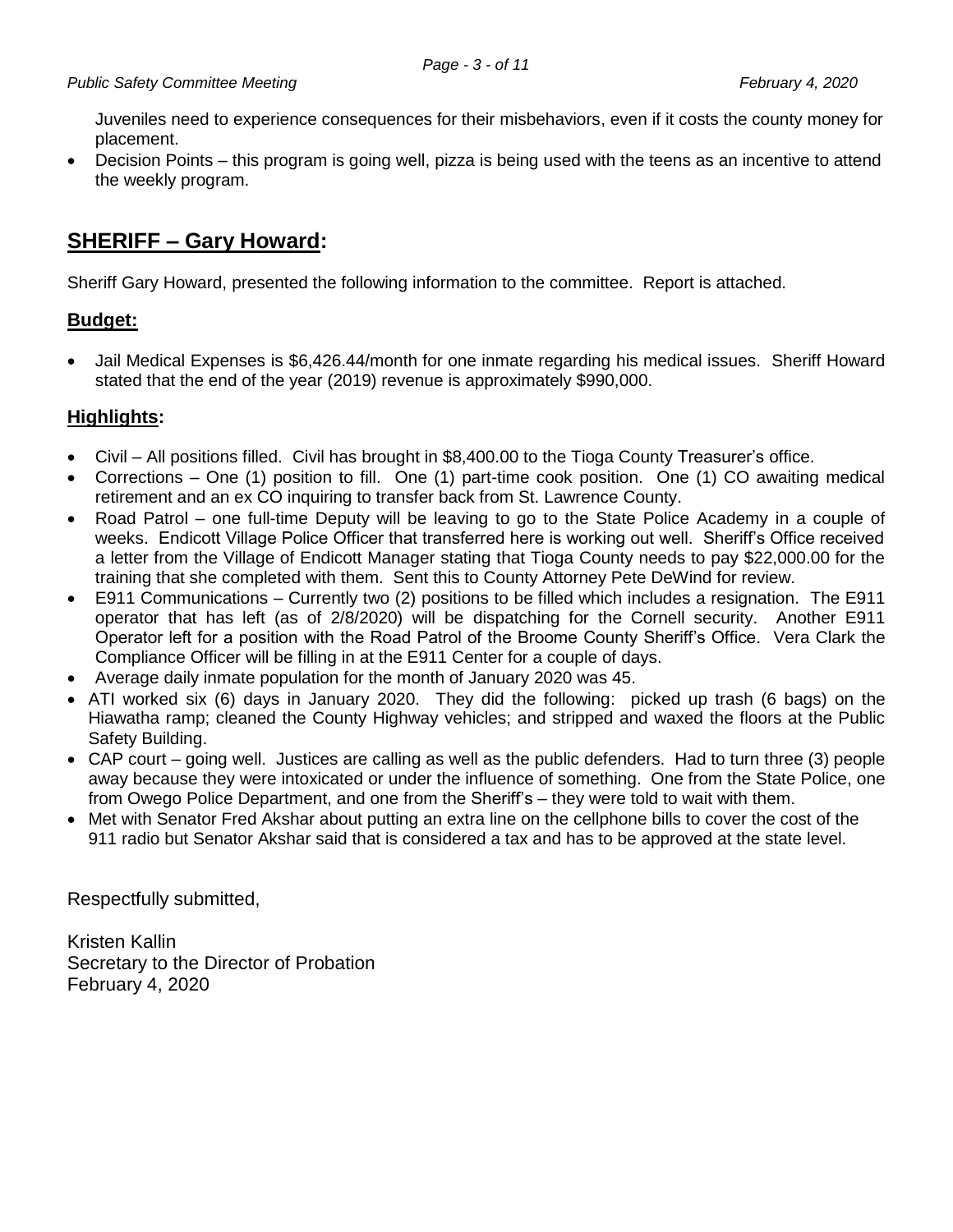# **TCOES MONTHLY ACTIVITY REPORT FOR JANUARY 2020** January 31, 2020

**Budget:** Within Budget - See attached spreadsheets

**Resolutions: RESOLUTION NO. -20 AUTHORIZE ACCEPTANCE OF STATEWIDE INTEROPERABLE COMMUNICATIONS "FORMULA" GRANT (SICG 19) RESOLUTION NO. -20 RE-ESTABLISH PRIOR YEAR 2019 GRANTS FOR 2020 BUDGET EMERGENCY SERVICES**

### **Monthly Activity:**

Monthly Meetings Attended

- a. Southern Tier East EMO Meeting
- b. South Central Radio Consortium Meeting
- c. Meeting with Waverly/Sayre/Athens Group
- d. Regional Hazardous Materials Consortium Meeting
- e. Team Tioga 30 Year Journey
- f. Galvanizing Plant Tour

#### 2. Grants

- a. SHSP18 I am Responding Program
- b. HMEP18 Approved
- c. SICG18 Formula Grant Approved
- d. SHSP19 Received
- e. EMPG19- Received
- f. SICG19 Formula Applied
- 3. Other Emergency Services Activities
	- a. Waverly Radio Project Verizon engineering telephone connection
	- b. HazMat Team 0 Calls
	- c. Fire Investigation Team 3
	- d. Search and Rescue 0

#### 4. EMS

- a. EMS Coordinator Attended State Medical Advisory Meeting
- b. Spring EMS Classes started

#### 5. Interoperable Fire Radio System

a. Our office has been working with Mr. Kevin Karn, a consultant from the New York State Technology Enterprise Corporation who we have a resolution to contract with his firm to assist us in procuring SICG funding and system development.

Mr. Karn reports that the Targeted grant date has moved from April to sometime late in the summer or early fall.

```
TCOES MONTHLY ACTIVITY REPORT FOR JANUARY 2020 January 31, 2020
```
## 1. Fire

- a. Preparing job descriptions for Deputy Coordinator positions to be in charge of the Hazardous Materials Team and the Technical Rescue Team
- b. Radio system continues to have issues with the audio, making it difficult for field units to understand dispatchers. Tri-County still working on the problem.
- c. Very busy month for Fire Investigation Team.
- d. Taylor Recycling Fire occurred on 1/03/2020 in Apalachin. Approximately 40 fire departments responded. Building was totally destroyed. No injuries were reported. Fire Investigation Team worked with OFPC to determine the origin of the fire which was determined to be in a bale of cardboard. The specific cause is unknown.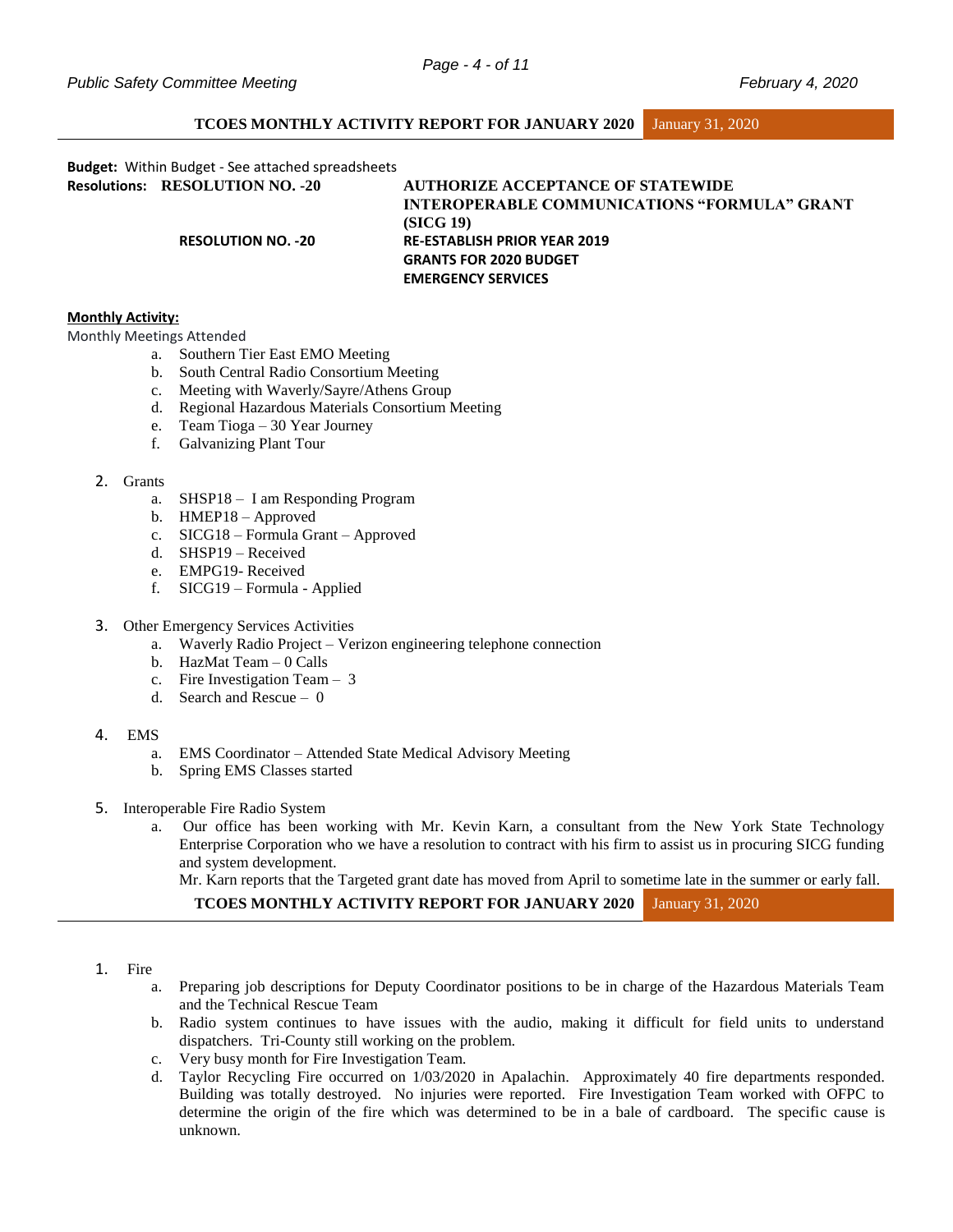# *Public Safety Committee Meeting February 4, 2020*

2. EMO

a. Storm on 10/31/19. The president signed the disaster declaration for the October 31, 2020. Kickoff meeting was Monday, 1/13/2020 at 09:00. Office is assisting Towns with claims process. County did not have damages from the storm that warranted claiming.

REFERRED TO: PUBLIC SAFETY COMMITTEE

RESOLUTION NO. -20 AUTHORIZE ACCEPTANCE OF STATEWIDE INTEROPERABLE COMMUNICATIONS "FORMULA" GRANT (SICG 19) APPROPRIATION OF FUNDS & MODIFY 2020 BUDGET OFFICE OF EMERGENCY SERVICES

WHEREAS: The Office of Emergency Management applied for and was awarded a Homeland Security Statewide Interoperable Communications "Formula" Grant 2019 in the amount of \$385,432. The grant will be used for upgrading the radio communications in the county with no local share associated with said grant; and

WHEREAS: This funding must be accepted and appropriated; therefore be it

RESOLVED: That the Tioga County Legislature authorize the acceptance of this award; and be it further

RESOLVED: That the 2020 budget be modified and funds be appropriated to the following accounts:

FROM: A3415 433063 IO19F – State Aid Interop Comm Grant \$385,432

| TO: |                         | A3415 540140 IO19F Contracted Services | \$364,607 |     |
|-----|-------------------------|----------------------------------------|-----------|-----|
| TO: | A3415 540180 IO19F Dues |                                        |           | 825 |
| TO: |                         | A3415 520130 IO19F Equipment (Not Car) | \$ 20,000 |     |

| RFFFRRFD TO: I     | PUBLIC SAFETY COMMITTEE<br>FINANCE COMMITTEE                  |  |  |
|--------------------|---------------------------------------------------------------|--|--|
| RESOLUTION NO. -20 | RE-ESTABLISH PRIOR YEAR 2019<br><b>GRANTS FOR 2020 BUDGET</b> |  |  |

WHEREAS: Prior year grant funds need to be re-established for the remaining unspent balance as of yearend 2019 for purchase or completion in 2020; therefore be it

EMERGENCY SERVICES

RESOLVED: That the following accounts and amounts are re-established and the 2020 budget is amended as follows:

| Sen 10 - Reso 278-19 Senator's Grant             | Amount to Re-Establish |           |
|--------------------------------------------------|------------------------|-----------|
| A3410 521130 SEN10 Equipment (Not Car) \$ 15,000 |                        |           |
| A3410 433060 SEN10 State Aid Fire Grant          |                        | \$ 15.000 |

SHS17 – Reso 109-18 State Homeland Security 17 Amount to Re-Establish H3360 520060 SHS17 Capital Car/Truck \$ 1,625.92 H3360 433567 SHS17 Capital Revenue SHS17 \$ 1,625.92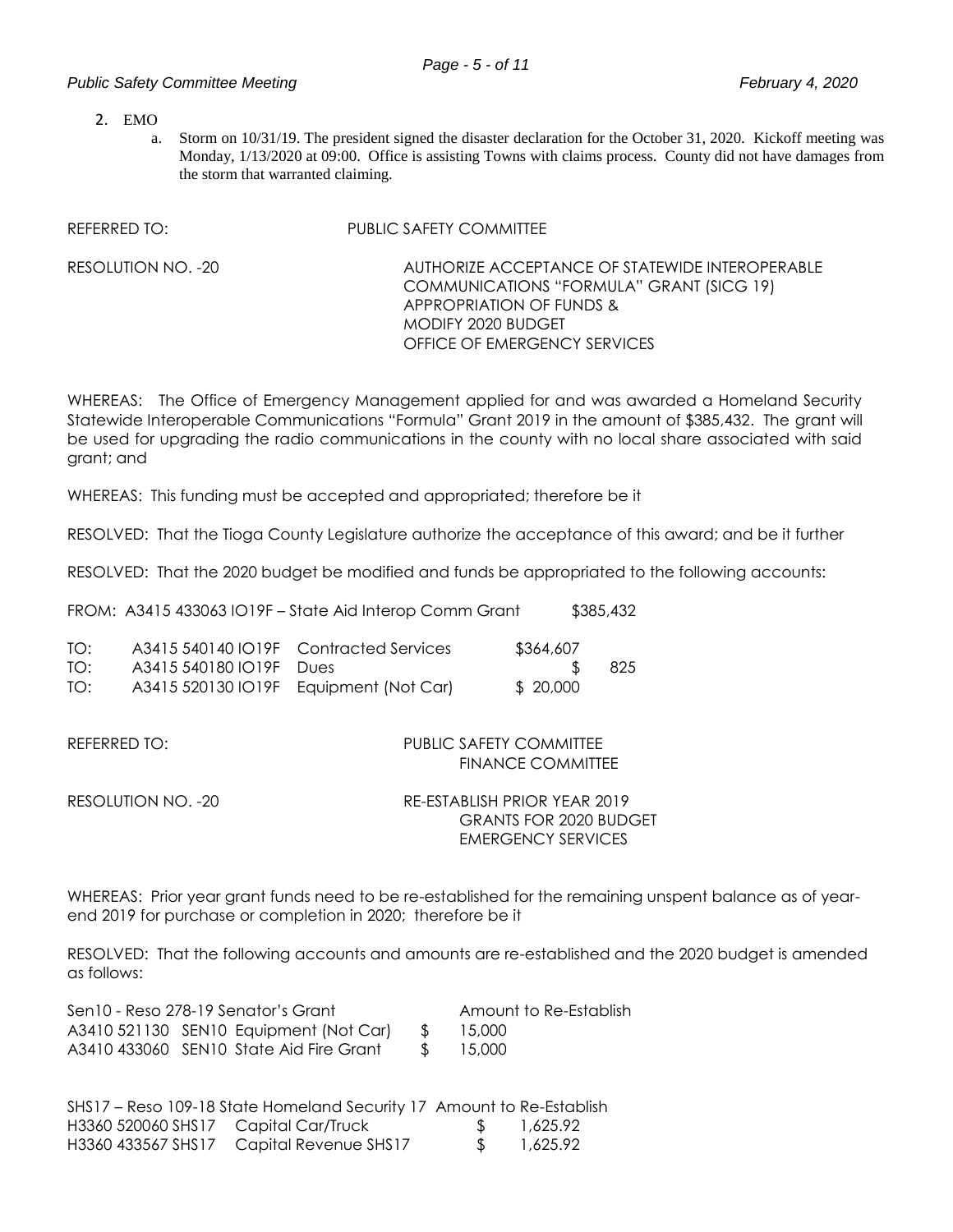#### **Public Safety Committee Meeting**

Probation Department Report February 3, 2020

Article I. Budget Status:

2019 budget

Expense – no line items were over budget

Revenue- not all revenue has been received due to program year terms for

Raise the Age - 80% received 24K balance STSJP - 76% received 4K balance ATI 66% received \$4,175 balance

#### **Issues:**

- 1. County Cars- all 4 cars are functioning. County Garage has requested we turn in one of the 2007 Chevy Malibu for a yet to be seen 2014 Ford Focus.
- 2. RTA Submitted a modified RTA plan #22 to the state so that DSS could claim Aftercare services for a RTA youth. DCJS budget has not approved the budget amendment as they feel aftercare money was sent to anchor counties (in this case Tompkins) and Tioga's claim would be a duplication. Local DSS has been informed of this.

DCJS has advised Probation Departments that a new mechanism will be offered for RTA funding for State Fiscal year 2020-2021 and promises it will be "simpler" but nothing has been sent out to Counties to date to review.

- 3. E- Connect: In December we screened 1 youth who scored Below Threshold indicating no services needed.
- 4. Bail Reform- Law mandates that almost all misdemeanors and most felony arraignments will result in release of defendant –ROR status
	- a. Probation receiving call from Justice Courts regarding Bail Reform as many are confused about the new law and how it effects probation violation petition arraignments.
	- b. Tioga Probation received a letter from the Office of Court Administration Chief Administrative Judge Lawrence Marks that we have been granted provisional certification of our Pre-Trial services agency. The letter states, "this certification is provisional because it has been determined that the proposed pretrial services agency would need additional support to fully implement an adequate Pre-Trial Services program in the county. Nevertheless, provisional certification will allow the county to provide, to the best of its current ability, some level of Pre-Trial services as of January 1, 2020."
		- i. To date OCA has not provided counties with the criteria for certification, any statewide protocol or procedures for Pre-Trial Release or any good direction on completing the spread sheet sent out by OCA. DCJS has removed their PreTrial Release standards from their website.

ii. OCA does advise that the provisional certification is valid for one year and will require the filing of a new application before the end of 2020 to become fully certified or to extend provisional certification.

- 5. Neither COTI program is providing a therapist who can do evaluations at the Probation Department. Probation must now call and schedule an evaluation date/time for an evaluation. We will continue to request that evaluations take place in the Probation space. We remain in contact with the Trinity program in the Jail.
- 6. CAP Court started. Had one Probation violation case with a warrant arraigned at the CAP, the Justice applied Bail Reform rules to the case which is not required.
- 7. ATI ATI Board meeting held on January 16, 2020.

## **ATI Programs**: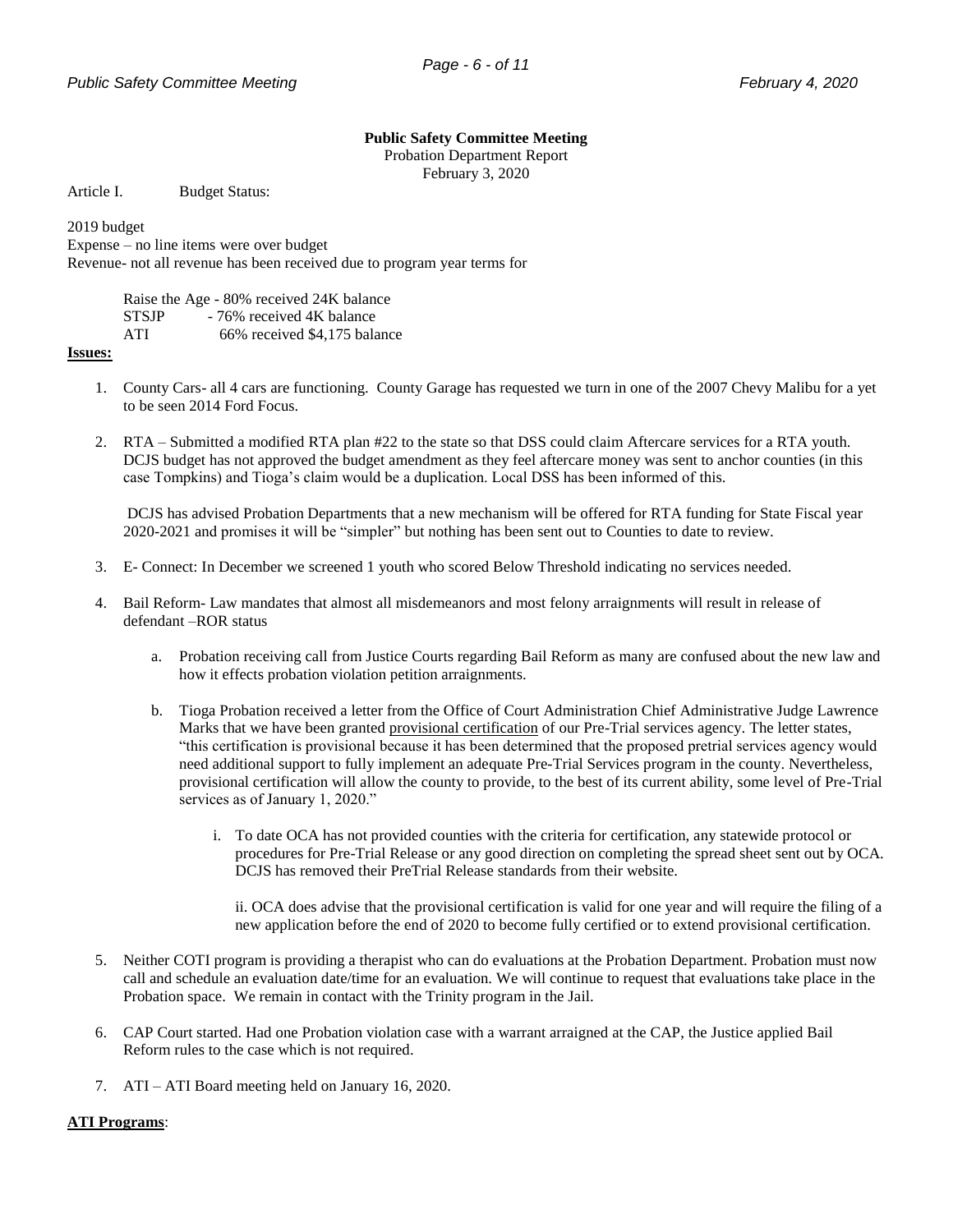# *Public Safety Committee Meeting February 4, 2020*

- $\triangleleft$  Electronic Monitoring 0 units in use
- \* Community Service –Crew scheduled for Sundays only due to low number of candidates (4)
- $\bullet$  Pre-Trial Release Pre-Trial Release –As of 1/31/20 we have 5 principals on PreTrial Release by a Court:
	- o 2 are released RUS meaning they report in person weekly to the Department and follow court orders for urine testing, alcohol/drug evaluations, etc.
	- o 3 are released PTR meaning they telephone in weekly to the Probation Department to report any changes in their address or status.

## **Juvenile Delinquency Services**:

1 Juvenile Delinquency Appearance Tickets was received in January 2020, the 17 year old youth was charged with Criminal Trespass 3<sup>rd</sup> Degree a Class B Misdemeanor as the youth was already being supervised on a Consent Decree from Bradford County we are referring the case back to PA for consequences.

1 Juvenile Delinquency petition was direct filed in Family Court for a 17 year olds participating in a Burglary of a liquor store in Waverly along with a 30 year old co-defendant. The youth went to detention for three days and upon return to court was released to a parent. This youth was unsuccessful on probation and his case was closed when the court discharged him from his sentence with no consequences. The Court issued a Conditional Discharge which the youth is also in technical violation of.

YTD: 1 JDAT received during 2020 plus 1 case of direct file with the court for a total of 2 cases to date.

**Alternative to Detention Programing**: Cayuga Counseling program for juvenile is operating and working with Tioga County youth. Two part time employees have been hired and are working out of the Probation Department. They currently have 8 open cases, the contract limit.

**Decision Points**- two Probation Officers have been trained to run this evidence based program for juveniles. Youth are taught a system to help them think through a problem and a successful solution. Program meets after school, 4-5 pm at the Probation Department. Cayuga Counseling is assisting with transporting youth to the program. Adam Weitsman donated \$500 for pizza (check written to Original Italian) and \$2000 to Probation Department for incentives for this group.

**Court Ordered Investigations:** 62 investigations for Tioga County courts (Criminal, Family and Surrogate) are due in the next 60 days.

**Supervision**: 307 cases ordered by Tioga County courts & Family Court

**Violation of Probation petitions**: 22 defendants have violation petitions pending against them in criminal & family court. This equates to 8% of the total department caseload are in violation status.

## **Personnel:**

Still have 1 unfunded PO position

## **Resolutions**:

- Approve rollover contract for EM services with Buddi US, LLC
- Approved rollover MOU with Smart Start for Smart Mobil services
- Approve name change for contract with Family & Children's Society to Family Counseling Services of Cortland County, Inc.
- Approve single source software contract with AutoMon, LLC
- Approved donation from Adam Weitsman and set up account

REFERRED TO: PUBLIC SAFETY COMMITTEE

RESOLUTION NO. -20 RESOLUTION TO APPROVE A CONTRACT BETWEEN THE TIOGA CO. PROBATION DEPT. & FAMILY COUNSELING SERVICES OF CORTLAND COUNTY, INC., FORMERLY THE FAMILY AND CHILDREN'S SOCIETY, TO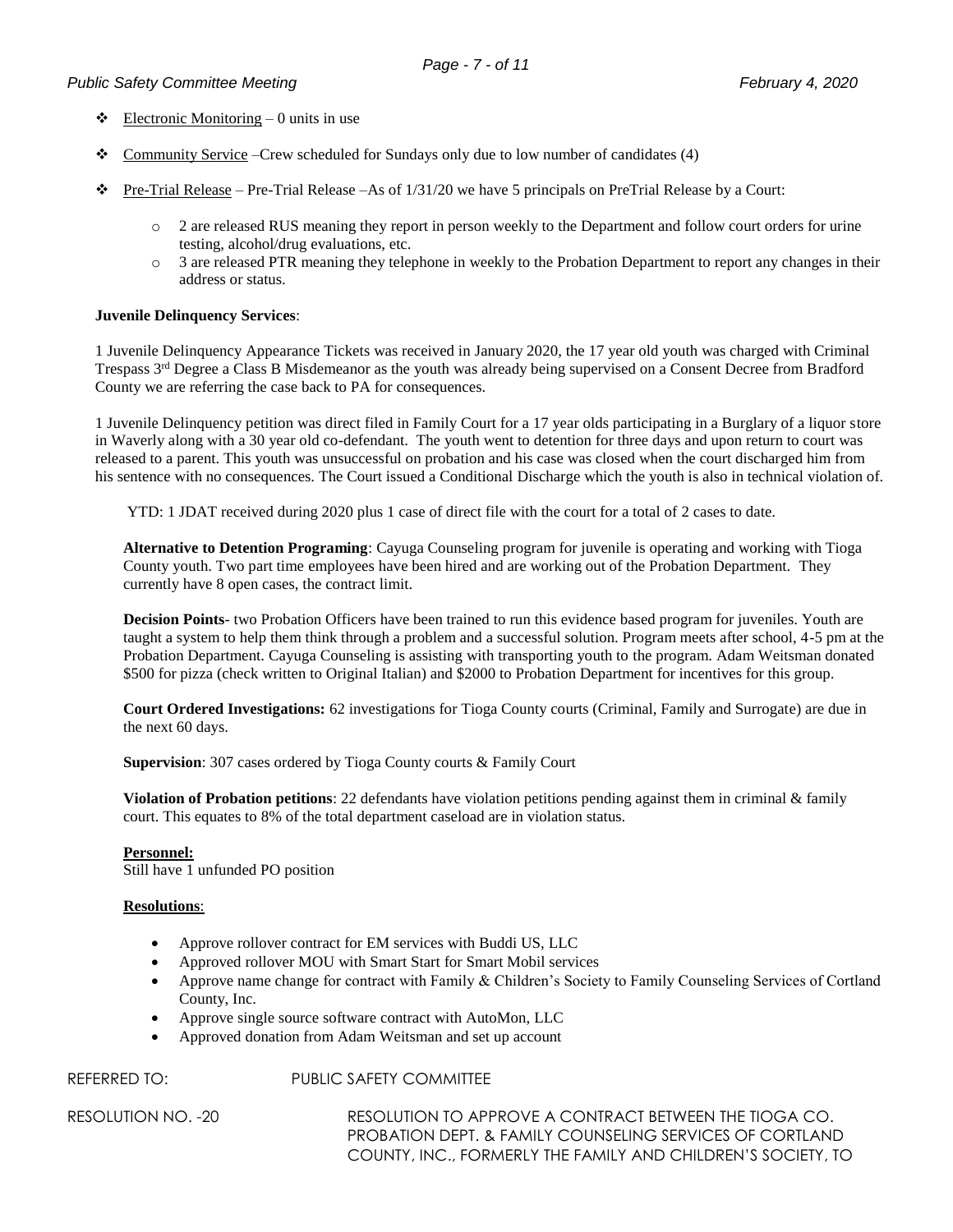# PROVIDE ADULT & JUVENILE SEXUAL OFFENDER ASSESSMENT AND TREATMENT SERVICES

WHEREAS: The Legislature approved a contract between Tioga County Probation Department and The Family and Children's Society for the provision of adult and juvenile sex offender treatment in 2020; and

WHEREAS: The Family and Children's Society is in the process of joining with Family Counseling Services of Cortland County, Inc. and they will continue to offer the same services for Tioga County Probation; therefore be it

RESOLVED: That the Probation Director, starting in February 2020, is approved to pay invoices to Family Counseling Services of Cortland County, Inc. to pay for adult sexual offender assessment and treatment, juvenile sexual offender assessment and treatment and educational sessions for adult supervisors and parent supervisors in the amount of \$123,840 annually.

| REFERRED TO: I     | PUBLIC SAFETY COMMITTEE                                  |
|--------------------|----------------------------------------------------------|
| RESOLUTION NO. -20 | RESOLUTION TO APPROVE CONTINUED MOU BETWEEN TIOGA COUNTY |
|                    | PROBATION DEPARTMENT AND SMART START                     |

WHEREAS: The Tioga County Probation Department must supervise offenders who are sentenced to probation supervision by Tioga County courts for drink and driving behavior; and

WHEREAS: Many probationers divest themselves of their motor vehicles pre or post-sentencing so that they do not have to install an ignition interlock device (IID). The Smart Start company markets a hand held IID, similar to an IID, that will allow defendants to blow into the device at assigned times and have their BAC calculated, a photo taken and a GPS location established; and

WHEREAS: The Smart Start company has partnered with Tioga County since 2015 to provide these devices at the rate of \$3.10 per day via a MOU that is renewable automatically each year and would like to continue the program in 2020; and

WHEREAS: Tioga County Probation has budgeted funds for Alternatives to Incarceration Contracting line for testing of probationers in the amount of \$2,500 in account number A3142 540140 and 2020 STOP-DWI funding in the amount of \$2,227 for this service; therefore be it

RESOLVED: That Tioga County Legislative Chair is approved to contract with Smart Start to provide hand held alcohol testing devices for the year 2020, upon approval of the County Attorney.

REFERRED TO: PUBLIC SAFETY COMMITTEE

RESOLUTION NO. -20 RESOLUTION TO APPROVE A SOLE SOURCE CONTRACT AND MAINTENANCE AGREEMENT BETWEEN THE TIOGA COUNTY PROBATION DEPARTMENT AND AUTOMON LLC TO PROVIDE SOFTWARE AND MAINTENANCE OF THE CASELOAD EXPLORER PRODUCT

WHEREAS: The Tioga County Legislature has approved contracts between Tioga County Probation Department and AutoMon, LLC since 2008; and

WHEREAS: AutoMon, LLC has changed their contract status with New York State, the Tioga County Legislature is approving the Probation Department can contract with AutoMon LLC as a sole source provider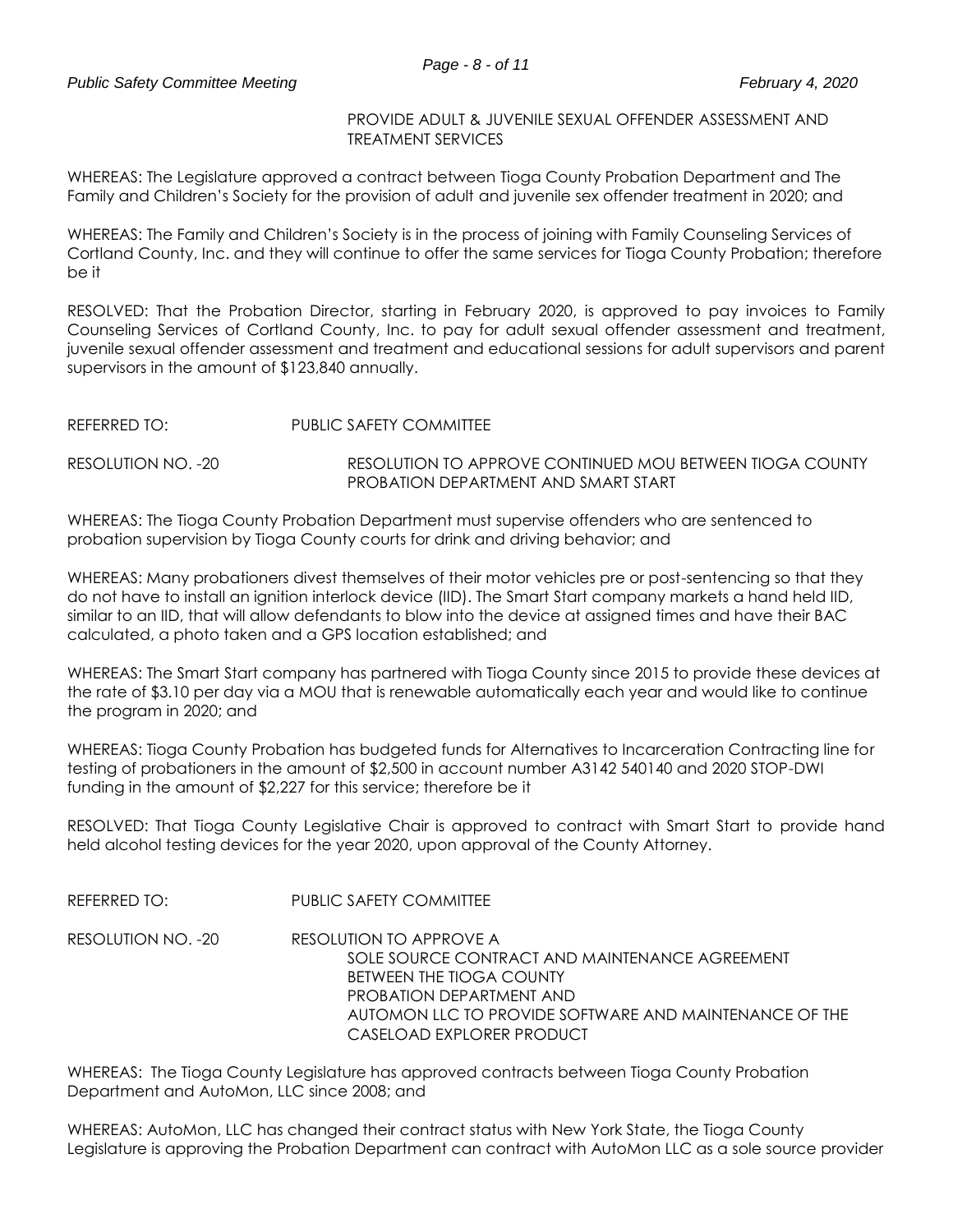# *Public Safety Committee Meeting February 4, 2020*

of Caseload Explorer, a software program that meets the qualifications of 9 NYCRR 345, which mandates Probation Departments to use a software program that automatically sends Pre-sentence Investigation completed in the software program to the PSI Repository in Albany. Caseload Explorer software is the only software in New York State that meets this criteria; and

WHEREAS: AutoMon, LLC has summited their yearly Maintenance Agreement to Tioga County Probation, which consists of the base charge of \$4,576.90, plus a fee of \$224.14 per user. Probation has 17 registered users of the software, so the total cost for basic software maintenance for 2020 is \$8,387.28; therefore be it

RESOLVED: That the Probation Director is approved to contract with AutoMon, LLC as a sole source provider for software and maintenance costs in 2020 for Caseload Explorer and Ce Assessments in the amount of \$8,387.28.

| RFFERFDDTO:    |       | PUBLIC SAFETY COMMITTEE                                                                                            |
|----------------|-------|--------------------------------------------------------------------------------------------------------------------|
| RESOLUTION NO. | $-20$ | RESOLUTION TO APPROVE A<br><b>CONTRACT BETWEEN THE TIOGA</b><br>COUNTY PROBATION DEPT. AND<br><b>BUDDI US, LLC</b> |

WHEREAS: The Probation Department is need of Electronic Monitoring Services to provide alternative to incarceration and alternative to detention services via Court order for Tioga County adults and juveniles; and

WHEREAS: Probation has been contracting with a company, Buddi, US, LLC that is willing to provide Electronic Monitoring Services to Tioga County Probation at the cost of \$3.80 per day, per unit; and

WHEREAS: The Tioga County Attorney has previously approved a contract with Buddi US , LLC that will charge the County \$3.80 per day, per unit with no fee for units on the shelf. Said contract includes a rollover clause that allows the contract to roll over year to year unless terminated by one of the parties; and

WHEREAS: Tioga County Probation has budgeted funds for Electronic Monitoring services for 2020 in the amount of \$8,000 in account number A 3142-540140; therefore be it

RESOLVED: That Tioga County Probation Director is approved to contract with Buddi US., LLC to provide Electronic Monitoring hardware and internet accessible software for adults and juveniles to the Probation Department as part of the County's Alternative to Incarceration and Alternative to Detention programming.

| REFERRED TO:       | PUBLIC SAFETY COMMITTEE<br>FINANCE COMMITTFF                                        |
|--------------------|-------------------------------------------------------------------------------------|
|                    |                                                                                     |
| RESOLUTION NO. -20 | RESOLUTION TO ACCEPT DONATION, APPROPRIATE FUNDS AND<br>AMEND 2020 PROBATION BUDGET |

WHEREAS: The Tioga County Probation Department received a gift donation of \$2,000 for incentives for our Juvenile Delinquency Diversion programming from Adam Weitsman on January 3, 2020; and

WHEREAS: The Tioga County Legislature agrees to accept this generous donation; and

WHEREAS: The funding is specifically designated for the purchase of incentives for the youth in the Juvenile Delinquency Diversion Program; and

WHEREAS: Appropriation of Funds and Budget Amendments require Legislative approval; therefore be it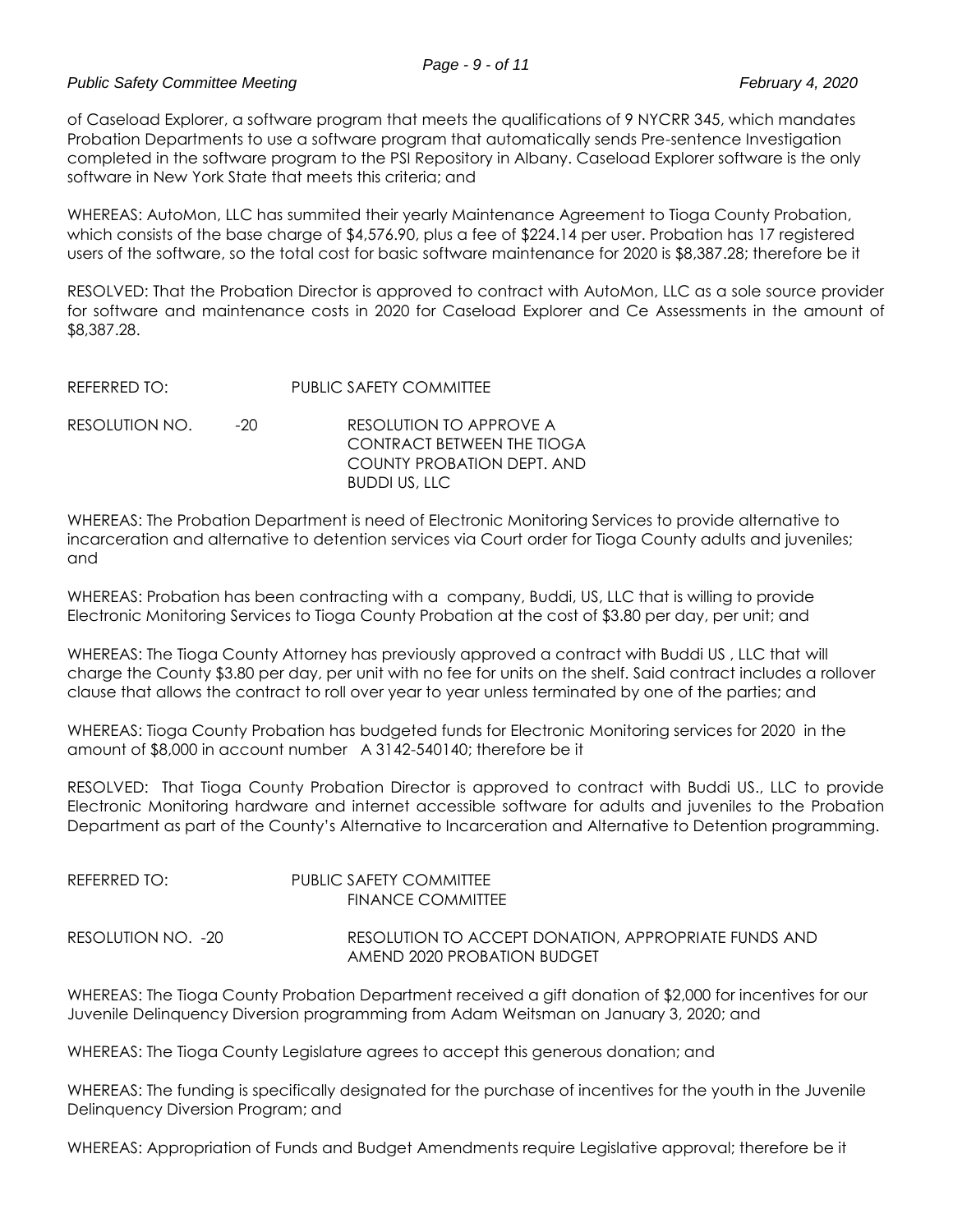RESOLVED: That the Tioga County Probation Department is approved to accept the above-referenced donation, amend the 2020 budget, and appropriate funding as follows:

| Tioga County Sheriff's Office |  |                    |                                   |         |  |  |  |
|-------------------------------|--|--------------------|-----------------------------------|---------|--|--|--|
| To:                           |  | A3140 540487       | Probation Program Expense \$2,000 |         |  |  |  |
|                               |  | From: A3140 427050 | Gifts and Donations               | \$2,000 |  |  |  |

- DATE: February 4, 2020
- TO: Sheriff Howard

RE: February (2020) Public Safety - Reference Notes

#### **Personnel Issues:**

- 1. **Civil Office**
	- a) All positions are filled.

## 2. **Corrections Division**

- a) Currently have one (1) position to fill. One (1) vacant part-time cook position has been filled.
- b) We have one (1) C.O. awaiting Medical Retirement.
- c) We have an ex C.O. inquiring about a transfer to us from St. Lawrence County.

#### 3. **Road Patrol**

a) The Endicott P.D. transfer is still training and working out well.

## **4. E911 Emergency Communications Center**

5. a)Currently two (2) positions to be filled which includes a resignation on 02/08/20.

## **Labor Issues:**

**1.** T.C.C.A. negotiations are in a stall.

# **Litigation Issues:**

None at this time.

## **Budget**:

- 1. We continue to have an individual inmate that costs \$6,426.44 every month.
- 2. End of year revenue is approximately \$990,000, which is up \$300,000 from 2018 due to the board-ins from Cortland County.

#### **Current Projects:**

None

### **Miscellaneous:**

1. Average daily inmate population for the month of January 2020 was 45.